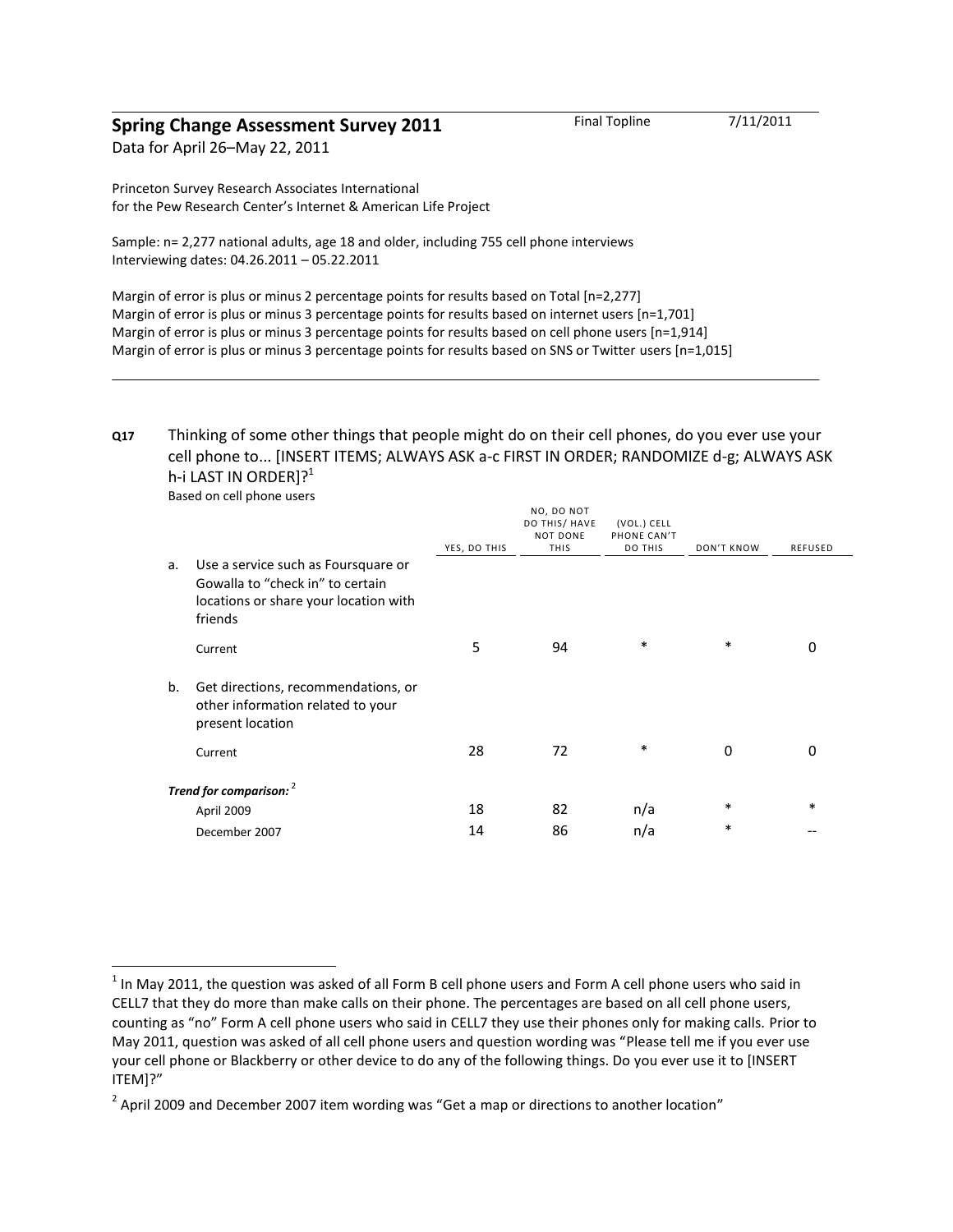## **SNS9** Thinking about the ways people might use social networking sites... Do you ever... [INSERT IN  $ORDER$ ]?<sup>3</sup>

Based on SNS or Twitter users who have an SNS profile

a. Set up your account so that it automatically includes your location on your posts

Current 2 0

 3 Prior to May 2011, question was asked of SNS users only. September 2009 question wording was "Thinking about the ways you use social networking sites... Do you ever [INSERT IN ORDER]?"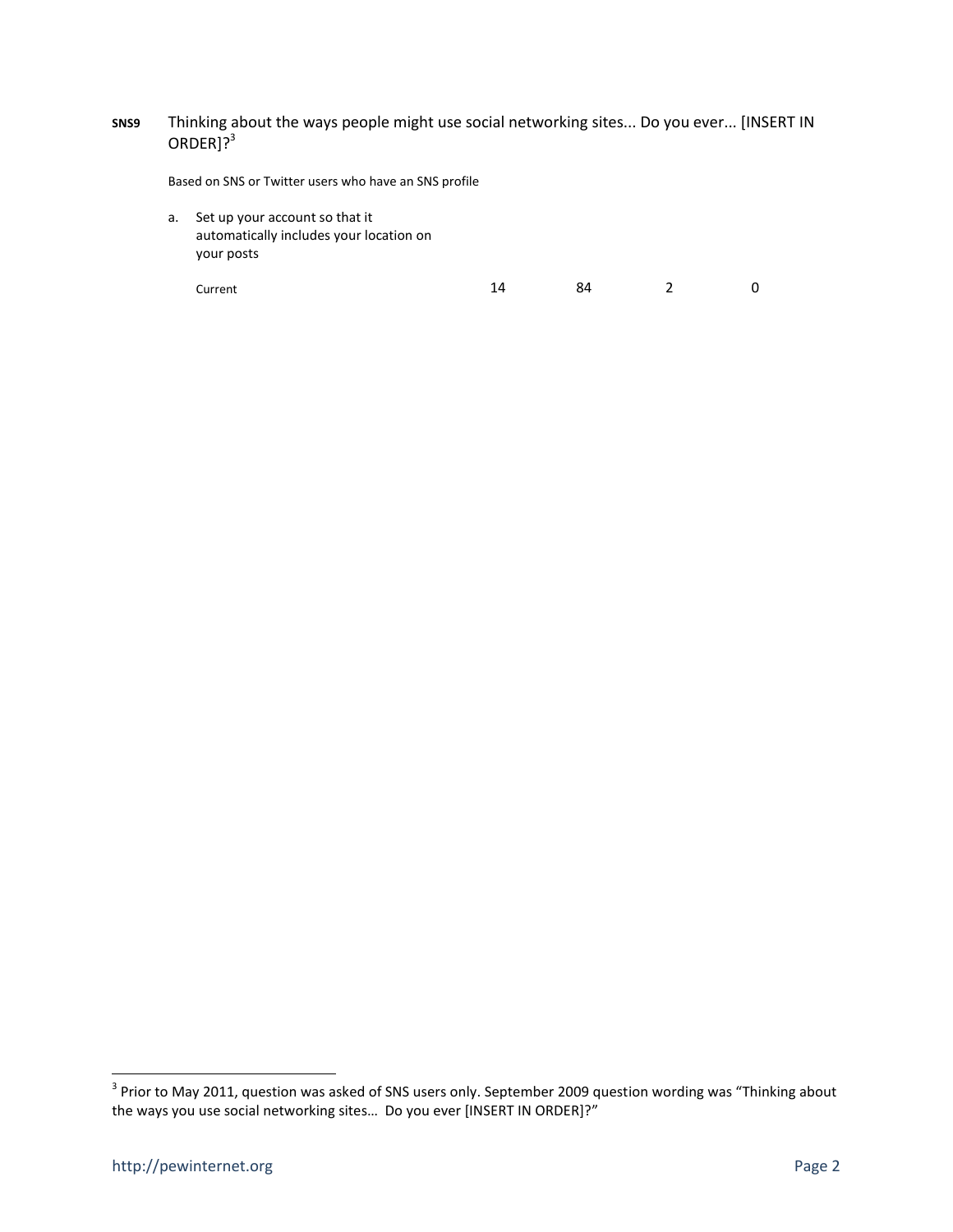## Methodology

This report is based on the findings of a survey on Americans' use of the Internet. The results in this report are based on data from telephone interviews conducted by Princeton Survey Research Associates International from April 26 to May 22, 2011, among a sample of 2,277 adults, age 18 and older. Telephone interviews were conducted in English and Spanish by landline (1,522) and cell phone (755, including 346 without a landline phone). For results based on the total sample, one can say with 95% confidence that the error attributable to sampling is plus or minus 2.4 percentage points. For results based Internet users (n=1,701), the margin of sampling error is plus or minus 2.7 percentage points. In addition to sampling error, question wording and practical difficulties in conducting telephone surveys may introduce some error or bias into the findings of opinion polls.

A combination of landline and cellular random digit dial (RDD) samples was used to represent all adults in the continental United States who have access to either a landline or cellular telephone. Both samples were provided by Survey Sampling International, LLC (SSI) according to PSRAI specifications. Numbers for the landline sample were selected with probabilities in proportion to their share of listed telephone households from active blocks (area code + exchange + two-digit block number) that contained three or more residential directory listings. The cellular sample was not list-assisted, but was drawn through a systematic sampling from dedicated wireless 100-blocks and shared service 100-blocks with no directory-listed landline numbers.

New sample was released daily and was kept in the field for at least five days. The sample was released in replicates, which are representative subsamples of the larger population. This ensures that complete call procedures were followed for the entire sample. At least 7 attempts were made to complete an interview at a sampled telephone number. The calls were staggered over times of day and days of the week to maximize the chances of making contact with a potential respondent. Each number received at least one daytime call in an attempt to find someone available. For the landline sample, interviewers asked to speak with the youngest adult male or female currently at home based on a random rotation. If no male/female was available, interviewers asked to speak with the youngest adult of the other gender. For the cellular sample, interviews were conducted with the person who answered the phone. Interviewers verified that the person was an adult and in a safe place before administering the survey. Cellular sample respondents were offered a post-paid cash incentive for their participation. All interviews completed on any given day were considered to be the final sample for that day.

Weighting is generally used in survey analysis to compensate for sample designs and patterns of nonresponse that might bias results. A two-stage weighting procedure was used to weight this dual-frame sample. The first-stage weight is the product of two adjustments made to the data – a Probability of Selection Adjustment (PSA) and a Phone Use Adjustment (PUA). The PSA corrects for the fact that respondents in the landline sample have different probabilities of being sampled depending on how many adults live in the household. The PUA corrects for the overlapping landline and cellular sample frames.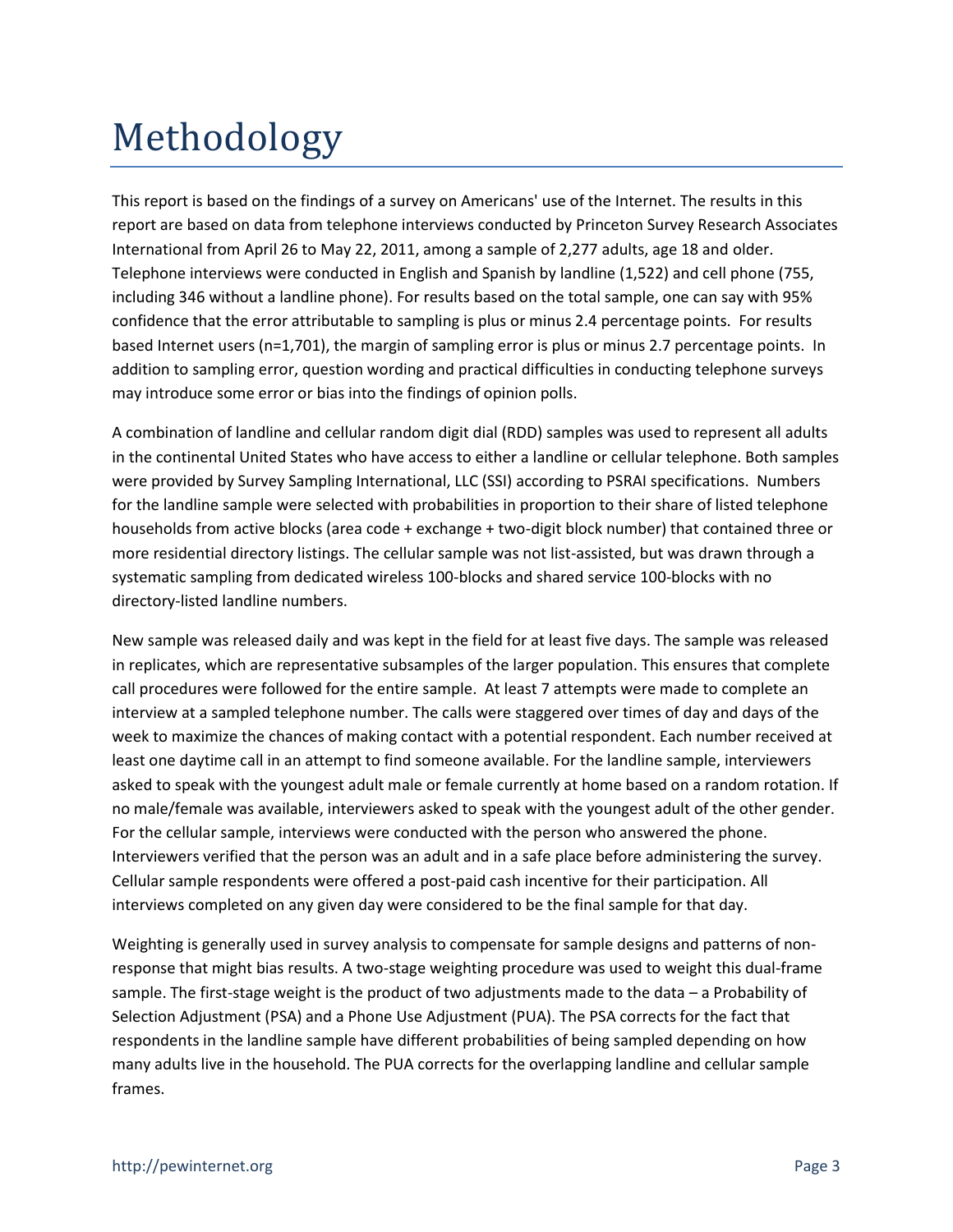The second stage of weighting balances sample demographics to population parameters. The sample is balanced by form to match national population parameters for sex, age, education, race, Hispanic origin, region (U.S. Census definitions), population density, and telephone usage. The White, non-Hispanic subgroup is also balanced on age, education and region. The basic weighting parameters came from a special analysis of the Census Bureau's 2010 Annual Social and Economic Supplement (ASEC) that included all households in the continental United States. The population density parameter was derived from Census 2000 data. The cell phone usage parameter came from an analysis of the January-June 2010 National Health Interview Survey.<sup>4</sup>

| <b>Table 2:Sample Disposition</b> |        |                                  |  |  |  |
|-----------------------------------|--------|----------------------------------|--|--|--|
| Landline                          | Cell   |                                  |  |  |  |
| 32,909                            | 19,899 | <b>Total Numbers Dialed</b>      |  |  |  |
|                                   |        |                                  |  |  |  |
| 1,416                             | 364    | Non-residential                  |  |  |  |
| 1,428                             | 35     | Computer/Fax                     |  |  |  |
| 32                                | ----   | Cell phone                       |  |  |  |
| 16,833                            | 8,660  | Other not working                |  |  |  |
| 1,629                             | 287    | Additional projected not working |  |  |  |
| 11,571                            | 10,553 | Working numbers                  |  |  |  |
| 35.2%                             | 53.0%  | <b>Working Rate</b>              |  |  |  |
|                                   |        |                                  |  |  |  |
| 543                               | 96     | No Answer / Busy                 |  |  |  |
| 3,091                             | 3,555  | <b>Voice Mail</b>                |  |  |  |
| 53                                | 10     | <b>Other Non-Contact</b>         |  |  |  |
| 7,884                             | 6,892  | <b>Contacted numbers</b>         |  |  |  |
| 68.1%                             | 65.3%  | <b>Contact Rate</b>              |  |  |  |
|                                   |        |                                  |  |  |  |
| 489                               | 1,055  | Callback                         |  |  |  |
| 5,757                             | 4,618  | Refusal                          |  |  |  |
| 1,638                             | 1,219  | Cooperating numbers              |  |  |  |
| 20.8%                             | 17.7%  | <b>Cooperation Rate</b>          |  |  |  |
|                                   |        |                                  |  |  |  |
| 56                                | 33     | Language Barrier                 |  |  |  |
| ----                              | 426    | Child's cell phone               |  |  |  |
| 1,582                             | 760    | Eligible numbers                 |  |  |  |
| 96.6%                             | 62.3%  | <b>Eligibility Rate</b>          |  |  |  |
|                                   |        |                                  |  |  |  |
| 60                                | 5      | Break-off                        |  |  |  |
| 1,522                             | 755    | Completes                        |  |  |  |
| 96.2%                             | 99.3%  | <b>Completion Rate</b>           |  |  |  |
|                                   |        |                                  |  |  |  |
| 13.6%                             | 11.5%  | <b>Response Rate</b>             |  |  |  |

Following is the full disposition of all sampled telephone numbers:

l

<sup>&</sup>lt;sup>4</sup> Blumberg SJ, Luke JV. Wireless substitution: Early release of estimates from the National Health Interview Survey, January-June, 2010. National Center for Health Statistics. December 2010.